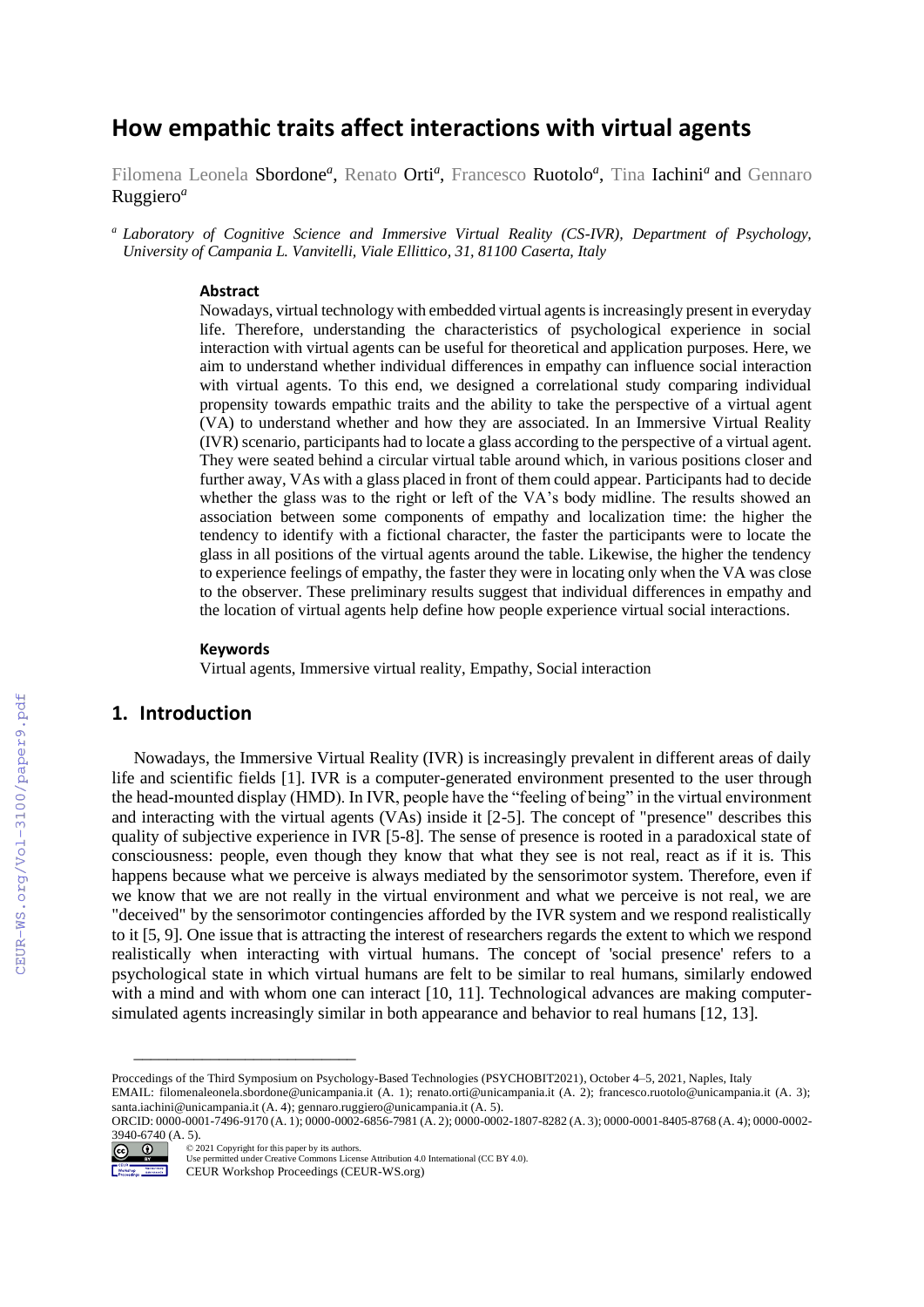Although research has explored several factors that are associated with users' perception of virtual humans and social presence [14-17], little is known about the possible role of individual differences.

The IVR system allows the simulation of social interactions in such a way as to enable experimenters to control the appearance and behavior of VAs and the environment in which they act, while providing a high degree of ecological validity [2, 3, 18, 19]. Recent studies have shown that despite high-level awareness of being in a fictional virtual environment, we tend to attribute a "human-like reality" to artificial entities [1]. Iachini and colleagues [20, 3] have shown that virtual agents (VAs) are treated differently from objects and similarly to real humans. Behavioral and physiological evidence has shown that VAs displaying emotions cause emotional reactions that are reflected in different social distances and psychophysiological reactions [4, 21, 22]. Moreover, some studies suggest that we prefer VAs similar to our bodies and that we can form moral judgments about VAs and react to them by adjusting social distances [23, 24]. In sum, if VAs have a sufficiently 'natural' anthropomorphic appearance, we tend to attribute feelings and thoughts to them, as if we were identifying with them [11, 25, 26, 5]. In other words, we attribute to VAs what Dennett called "derived intentionality" [27, 28], i.e., we attribute human-like goals, desires and rationality to an artificial entity. Therefore, social interactions with VAs can afford a sense of "being with another" person [29, 30]. Here, we aim to understand whether individual differences in empathy can influence social interaction with virtual agents.

To this end, we designed a correlational study comparing individual propensity towards empathic traits and the ability to take the perspective of a VA to understand whether and how they are associated. In an Immersive Virtual Reality (IVR) scenario, participants had to locate a glass according to the perspective of a VA. They were seated behind a circular virtual table around which, in various positions closer and further away, a VA with a glass placed in front of him could appear. Participants had to decide whether the glass was to the right or left of the VA's body midline. The instruction then prompted participants to put themselves in the VA's shoes. Was this ability associated with the individual propensity toward empathic traits? Answering this question could help us understand how individual differences affect the propensity to identify with VAs, i.e. an important component of social presence. To assess individual differences in empathy, participants underwent the Interpersonal Reactivity Index (IRI) [32], before being immersed in the virtual scenario. We expected that the higher the empathic propensity the faster the participants should be in locating the glass from the VA's perspective. Answering this question would have theoretical (i.e. the nature of our conscious experience in IVR) and practical (i.e. how can we favor a purported interaction with VAs?) implications.

# **2. Method**

# **2.1. Participants**

Thirty-eight right-handed participants (12 males) aged between 20-37 years of age (Mage  $=$ 25.32;  $SD = 4.09$ ), took part to the experiment in exchange of course credit. Participants had normal/corrected-to-normal vision. Nobody claimed discomfort or vertigo during the IVR experience and reported being aware of the experimental purpose. All participants gave their written consent to take part in the study. The study was in conformity with the local Ethics Committee requirements and the Declaration of Helsinki [32].

### **2.2. Setting and apparatus**

The experiment was carried out in the Laboratory of Cognitive Science and Immersive Virtual Reality (CS-IVR, Dept. of Psychology, Univ. Vanvitelli). The IVR equipment was installed in a rectangular room (5 m  $\times$  4 m  $\times$  3 m) and included the 3-D Vizard Virtual Reality Software Toolkit (Development Edition 4.10; WorldViz LLC). Virtual stimuli were presented through a Sony HMZ-T1 (SONY, JAP) head-mounted display (HMD) with two OLED displays providing stereoscopic depth. The stereoscopic images ran at  $1280 \times 720$  resolution (per eye) and were refreshed at 60 Hz. The virtual scenario spanned 45° horizontally and 51.6° diagonally. The IVR system allowed participants to experience dynamic stereoscopic visual stimuli in a naturalistic way.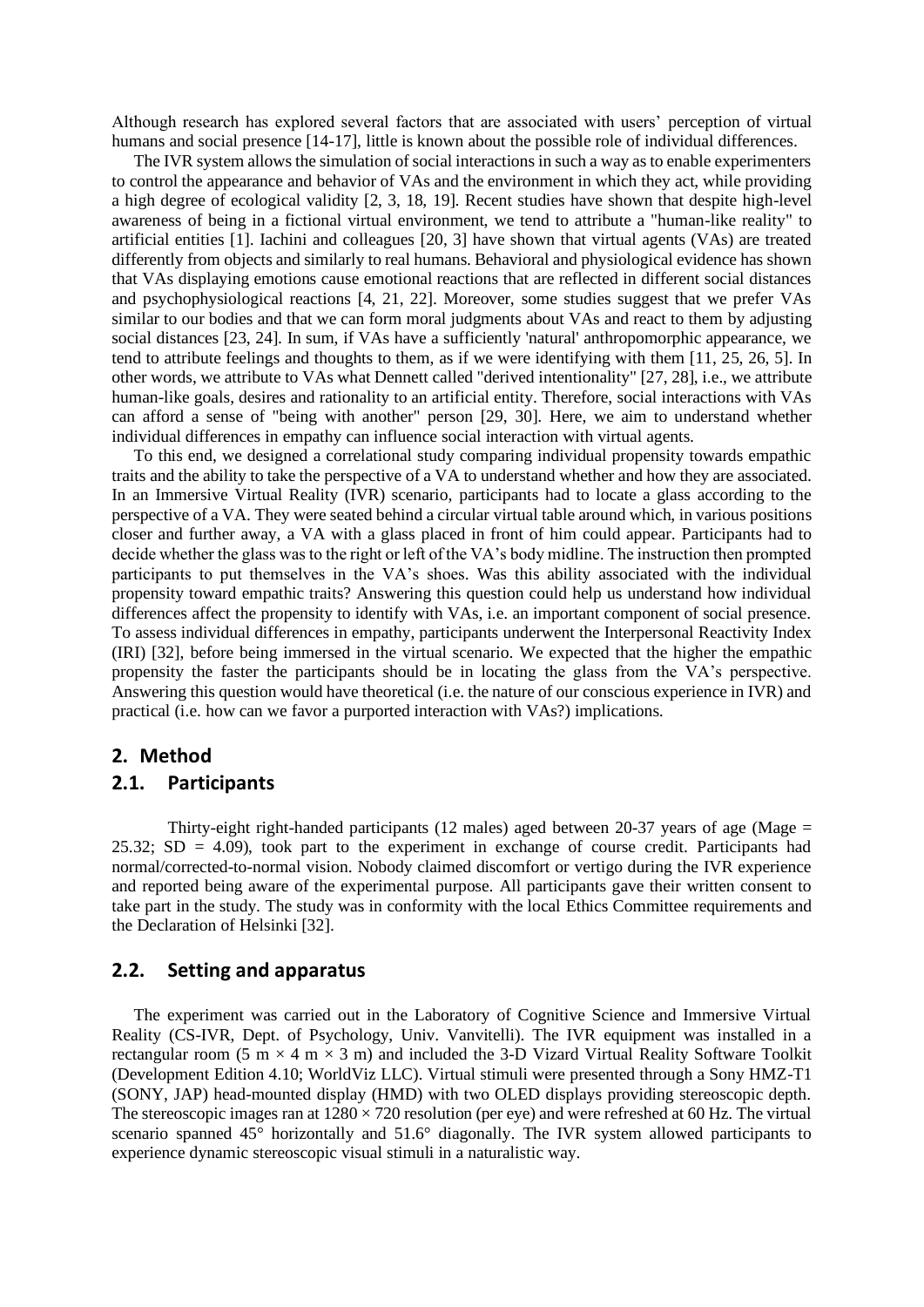# **2.3. Virtual scenario and virtual stimuli**

The virtual stimuli consisted of a 3D room (3 m  $\times$  2.4 m  $\times$  3 m) displayed with green walls and grey floor, containing a chair, a circular table and a glass on it (see Figure 1). The virtual stimuli were created by means of the 3D modeling free software SketchUp (Trimble, [https://www.sketchup.com\)](https://www.sketchup.com/) and were imported into the Virtual Reality Software Toolkit (Worldviz LLC) and used in previous studies [33, 34]. A virtual young male adult VA was selected from a database of characters (Vizard Complete Characters, WorldViz, USA). The choice to use only male VA is based on previous studies that investigated the role of motor resources in peripersonal space with manipulable vs. non-manipulable objects [33] and in shared vs. non-shared space with other avatars [34].



**Figure 1:** The figure shows the virtual agent in the five different positions according to the participant's point of view: A) close on the left side; B) close on the right side; C) far on the left side; D) far on the right side; E) far in front.

# **2.4. The interpersonal reactivity index (IRI)**

The IRI [32] measures on a 5-step Likert-type scale (from ''never true'' to ''always true'') various facets of dispositional empathy through four subscales (7-items each): Perspective Taking, tendency to adopt the psychological point of view of others (e.g., ''I sometimes try to understand my friends better by imagining how things look from their perspective''); Fantasy, tendency to identify with a fictional character (e.g., "After seeing a play or movie, I have felt as though I was one of the characters"); Empathic Concern, tendency to experience feelings of sympathy and compassion for unfortunate others (e.g., ''I often have tender, concerned feelings for people less fortunate than me''); Personal Distress, tendency to experience discomfort in distress situations (e.g., ''Being in a tense emotional situation scares me'').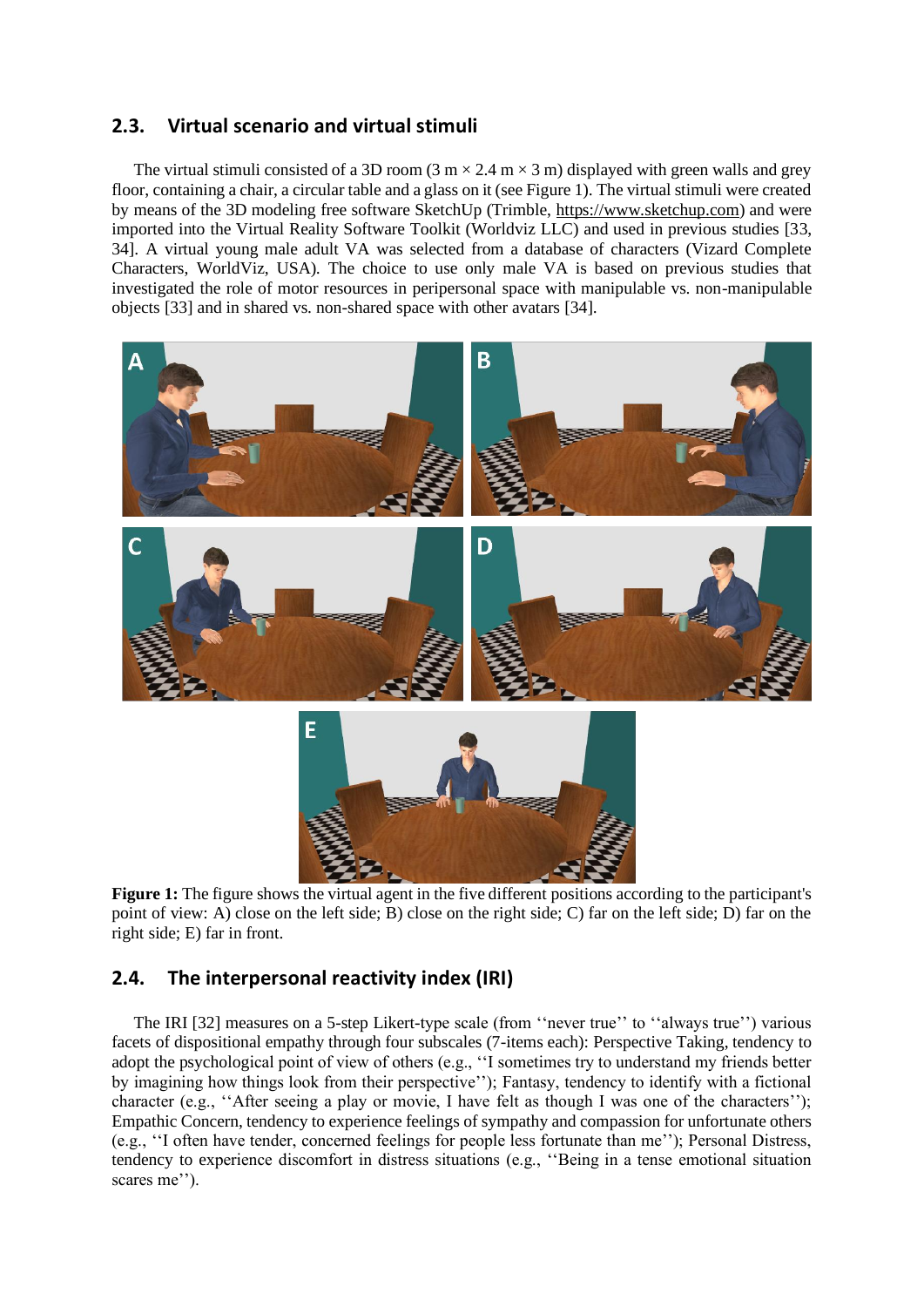### **3. Procedure**

After completing the IRI scale, participants were instructed about the task, invited to sit on a comfortable chair, to wear the HMD, to rest their head on a chinrest, and to put their left hand on a mouse. Before starting the experimental session, participants underwent a training session aimed at clarifying the entire procedure and making them familiar with the IVR devices. If everything was clear, the experimental session started. In the virtual room, the participant saw the circular table, the VAs and the glass in front of them (see Figure 1). Sitting in the virtual chair was simulated with the participant actually sitting in a chair in the laboratory. The VAs could appear in five positions in relation to the participants: 40 cm away on their left or right side, 150 cm away on their left or right side or in front of them. The glass always appeared close to the VAs, 20 cm from them. The glass could appear on the right or left side in relation to the midline of the VA's body-midline at four different distances on each side: 4 mm, 8 mm, 12 mm or 16 mm, as already used in previous studies [33, 34]. Participants had to judge whether the glass appeared to the right or left of the VA's body (left/right localization judgement). The glass could appear in eight right/left positions, each repeated twice (total  $= 80$ trials).

Each trial started with a gray fixation cross. Participants had to fixate the cross (100 ms), followed by a blank screen (1000 ms) and then stimuli were presented (300 ms). Once the stimulus disappeared, they had to locate the position of the glass by pressing the corresponding right or left mouse button. The participants were instructed to respond as accurately and quickly as possible. Response time (ms) of correct responses (RTs) measured the performance. The overall accuracy of the performance was quite high (91%). At the end of the experimental session, participants were asked to report whether they encountered difficulties in the task, whether the stimuli were easily discriminable and whether or not they could touch the glass and the VA (on the use of verbal reports to assess the perceptual experience in IVR see [35]). Participants reported that they did not encounter any difficulties in the task, that VAs and glass were easily discriminable and reachable in nearby space and were easily discriminable but unreachable when they were far away.

# **4. Results**

Mean RTs of correct responses for each of the five VAs' positions around the table were calculated. Pearson's correlation analysis was performed between these mean RTs and the means of the four IRI sub-scales. A negative correlation between the subscale Fantasy and RTs emerged: the more the participants reported a tendency to identify with fictious characters (Fantasy), the faster they were in locating the glass in all VAs' positions around the table (see Table 1). In addition, the more participants rated themselves as being empathic with other people (Empathic Concern), they located faster the glass but only when the VA was near to them (see Table 1). The Perspective Taking and Personal Distress sub-scales showed no significant correlation with the RTs.

#### **Table 1.**

Correlation between the IRI subscales and mean localization times (ms) for spatial judgments provided for the five VA positions (N=38).

|                       | Near - Left | Near - Right | Far - Left | Far - Right | Front - Far |
|-----------------------|-------------|--------------|------------|-------------|-------------|
| Fantasy               | $-.394*$    | $-.477*$     | $-.503*$   | $-333*$     | $-.405*$    |
| Empathic concern      | $-.375*$    | $-526*$      | $-.232$    | $-.164$     | $-.154$     |
| Perspective<br>taking | $-.255$     | $-.247$      | $-.138$    | $-.212$     | $-.142$     |
| Personal distress     | $-.187$     | $-.223$      | $-.183$    | $-.133$     | $-.220$     |

\*FDR-corrected *p* value. Asterisks indicate a significant value (at least p < .05).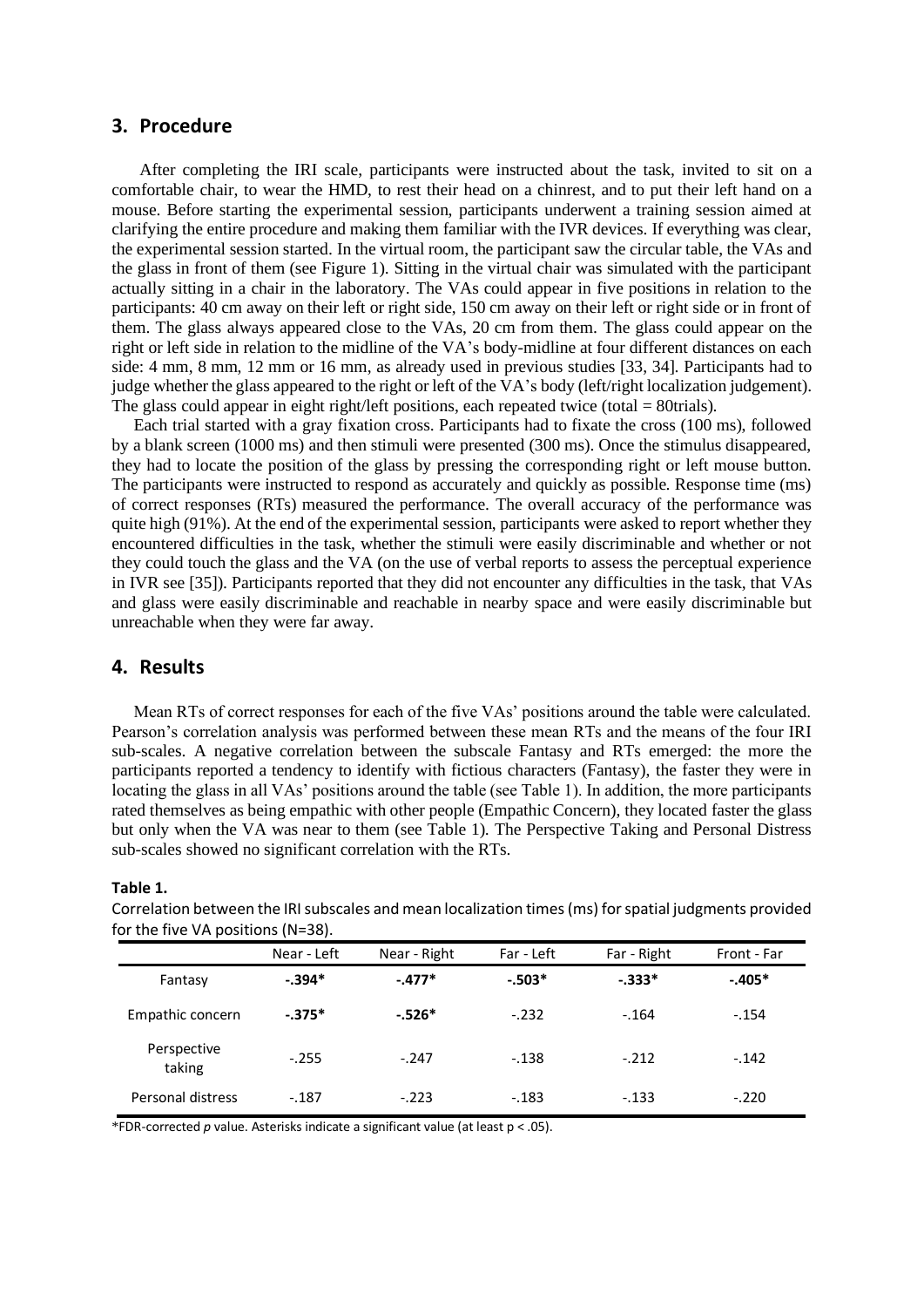### **5. Discussion**

The presence of VAs in IVR environments increases user engagement and the realism of the virtual experience and facilitates interaction [16]. The present study aimed to explore the relationship between individual differences and social interaction with virtual agents by assessing whether individual propensity towards empathic traits is associated with the ability to assume the perspective of a VA. Participants were seated behind a circular virtual table around which VAs with a glass in front of them could appear in various near and far positions.

The results confirmed the hypothesis that the ability to assume the point of view of a VA is associated with specific individual empathic traits. Indeed, a negative correlation between the tendency to identify with a fictional character (Fantasy) and RTs emerged: the higher this tendency the faster participants were to locate the glass in relation to VAs appearing in all near and far positions around the table. This is not surprising since the virtual scenario and the characters acting in it can be seen as a kind of theatrical medium [36]. Clearly, the user is at the center of the experience in virtual interaction, unlike in theatre or cinema. However, our results suggest that alongside the credibility and technological quality of the virtual simulation, our general propensity to identify with the fictional characters also plays a role in the "social presence" in IVR.

Moreover, a negative correlation was found between the tendency to experience feelings of empathy (Empathic Concern) and the time to locate the glass but only when the VA was close to the observer, not far: the higher this tendency the faster participants were to locate the glass in relation to near VAs. This finding can be interpreted by considering literature showing that the space near our body reflects the degree of intimacy or comfort we feel with other people [37-39], and that the capacity to quickly encoding stimuli close to us would facilitate appropriate approaching or defensive reactions [23, 34, 40]. In other words, the space near our body is connoted by the emotions aroused by other people and can therefore be linked to the feelings of closeness, sympathy or concern that we tend to have for others. By contrast, the tendency to adopt the psychological viewpoint of others (Perspective Taking) and the tendency to experience discomfort in dangerous situations (Personal Distress) showed no significant association with the time to locate the glass from the Vas' perspective. However, the current study presents limitations and further studies are needed to understand, for example, why specific empathy components are associated to social experience with VAs and if the effect of the gender of the VAs may influence participants' subjective tendencies.

In sum, individual differences play a crucial role in interactions with VAs. Therefore, if we want to enhance the engagement and efficacy of virtual social interactions, we need to take them into account and pay attention to where VAs appear in the virtual environment.

# **6. References**

- [1] F. Morganti, G. Riva, Conoscenza, comunicazione e tecnologia: aspetti cognitivi della realtà virtuale, LED Edizioni Universitarie, 2006.
- [2] J. N. Bailenson, J. Blascovich, A. C. Beall, J. M. Loomis, Interpersonal distance in immersive virtual environments, Personality and social psychology bulletin (2003) 819-833. [https://doi.org/10.1177/0146167203029007002.](https://doi.org/10.1177/0146167203029007002)
- [3] T. Iachini, Y. Coello, F. Frassinetti, V. P. Senese, F. Galante, G. Ruggiero, Peripersonal and interpersonal space in virtual and real environments: Effects of gender and age, Journal of Environmental Psychology (2016) 154-164. [https://doi.org/10.1016/j.jenvp.2016.01.004.](https://doi.org/10.1016/j.jenvp.2016.01.004)
- [4] G. Ruggiero, F. Frassinetti, Y. Coello, M. Rapuano, A. Schiano di Cola, T. Iachini, The effect of facial expressions on peripersonal and interpersonal spaces, Psychological Research (2017) 1232- 1240.
- [5] M. Slater, Place illusion and plausibility can lead to realistic behaviour in immersive virtual environments, Philosophical transactions of the Royal Society B (2009) 3549–3557.
- [6] M. Slater, S. Wilbur, A framework for immersive virtual environments (FIVE): Speculations on the role of presence in virtual environments, Presence: Teleoperators and Virtual Environments (1997) 603-616[. https://doi.org/10.1162/pres.1997.6.6.603.](https://doi.org/10.1162/pres.1997.6.6.603)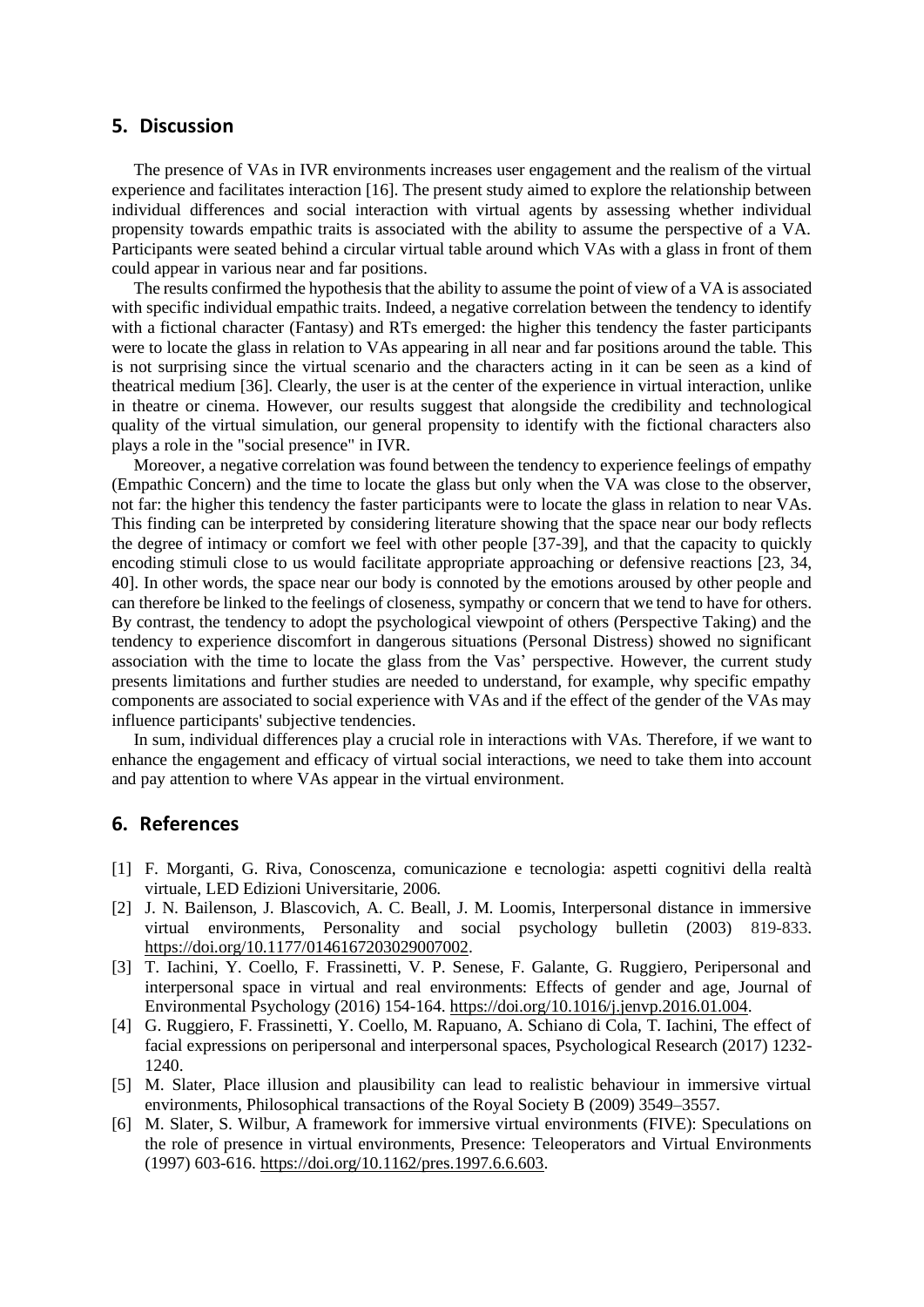- [7] J. Steuer, Defining Virtual Reality: Dimensions Determining Telepresence, Journal of Communication (1992) 73-93. [https://doi.org/10.1111/j.1460-2466.1992.tb00812.x.](https://doi.org/10.1111/j.1460-2466.1992.tb00812.x)
- [8] G. Riva, J. Waterworth, D. Murray, Interacting with Presence: HCI and the Sense of Presence in Computer-mediated Environments, Walter de Gruyter GmbH & Co KG, 2014.
- [9] M. V. Sanchez-Vives, M. Slater, From presence to consciousness through virtual reality, Nature Reviews Neuroscience (2005) 332-339.<https://doi.org/10.1038/nrn1651>
- [10] K. M. Lee, Presence, explicated, Communication theory (2004) 27-50.
- [11] K. L. Nowak, F. Biocca, The effect of the agency and anthropomorphism on users' sense of telepresence, copresence, and social presence in virtual environments, Presence: Teleoperators and Virtual Environments (2003) 481-494.
- [12] E. Brent, G. A. Thompson, Sociology: Modeling social interaction with autonomous agents, Social Science Computer Review (1999) 313-322.
- [13] D. C. Dryer, Getting Personal with Computers: How to Design Personalities for Agents, Applied Artificial Intelligence (1999) 273-295.
- [14] J. V. Draper, D. B. Kaber, J. M. Usher, Human factors, Telepresence (1998) 354-375.
- [15] J. Steuer, Defining virtual reality: Dimensions determining telepresence, in: F. Biocca, M. Levy (Eds.), Communication in the age of virtual reality, Lawrence Erlbaum, Hillsdale, 1994, pp. 73- 93.
- [16] K. Nowak, Defining and differentiating copresence, social presence and presence as transportation, in: Proceedings of 4th Annual International Workshop on Presence, Philadelphia, PA, 2001.
- [17] R. E. Rice, Media appropriateness: Using social presence theory to compare traditional and new organizational media, Human communication research (1993) 451-484.
- [18] J. Blascovich, Immersive Virtual Environment Technology as a tool for Psychological Science, Psychological Science Agenda (2001) 8-9.
- [19] J. M. Loomis, J. J. Blascovich, A. C. Beall, Immersive virtual environment technology as a basic research tool in psychology, Behavior research methods, instruments, & computers, (1999) 557- 564.
- [20] T. Iachini, Y. Coello, F. Frassinetti, G. Ruggiero, Body space in social interactions: A comparison of reaching and comfort distance in immersive virtual reality, PLoS ONE (2014) e111511.
- [21] G. Ruggiero, M. Rapuano, A. Cartaud, Y. Coello, T. Iachini, Defensive functions provoke similar psychophysiological reactions in reaching and comfort spaces, Scientific Reports (2021) 1-12.
- [22] M. Rapuano, A. Ferrara, F. L. Sbordone, F. Ruotolo, G. Ruggiero, T. Iachini, The appearance of the VA can enhance the sense of co-presence during virtual interactions with users, in: Proceedings of the 2nd Symposium on Psychology-Based Technologies, Naples, Italy, 2020.
- [23] G. Ruggiero, M. Rapuano, T. Iachini, Perceived temperature modulates peripersonal and interpersonal spaces differently in men and women, Journal of Environmental Psychology (2019) 52-59.
- [24] T. Iachini, S. Pagliaro, G. Ruggiero, Near or far? It depends on my impression: Moral information and spatial behavior in virtual interactions, Acta Psychologica (2015) 131-136. <https://doi.org/10.1016/j.actpsy.2015.09.003>
- [25] K. L. Nowak, F. Biocca, Understanding the influence of agency and anthropomorphism on copresence, social presence and physical presence with virtual humans, Presence: Teleoperators & Virtual Environments, (2001) 481-494.
- [26] G. Riva, C. Galimberti, Computer-mediated communication: identity and social interaction in an electronic environment, Genetic Social and General Psychology Monographs (1998) 434-464.
- [27] D. C. Dennett, Brainstorms MIT Press, Cambridge, Mass, 1978.
- [28] D. C. Dennett, The Intentional Stance Cambridge, Mass, 1987.
- [29] F. Biocca, J. Burgoon, C. Harms, M. Stoner, Criteria and scope conditions for a theory and measure of social presence, in: Proceedings of 4th Annual International Workshop on Presence, Philadelphia, PA, 2001.
- [30] F. Biocca, C. Harms, J. K. Burgoon, Toward a more robust theory and measure of social presence: Review and suggested criteria, Presence: Teleoperators & virtual environments (2003) 456-480.
- [31] M. H. Davis, Measuring individual differences in empathy: Evidence for a multidimensional approach, Journal of Personality and Social Psychology (1983) 113-126. doi:10.1037/0022- 3514.44.1.113.